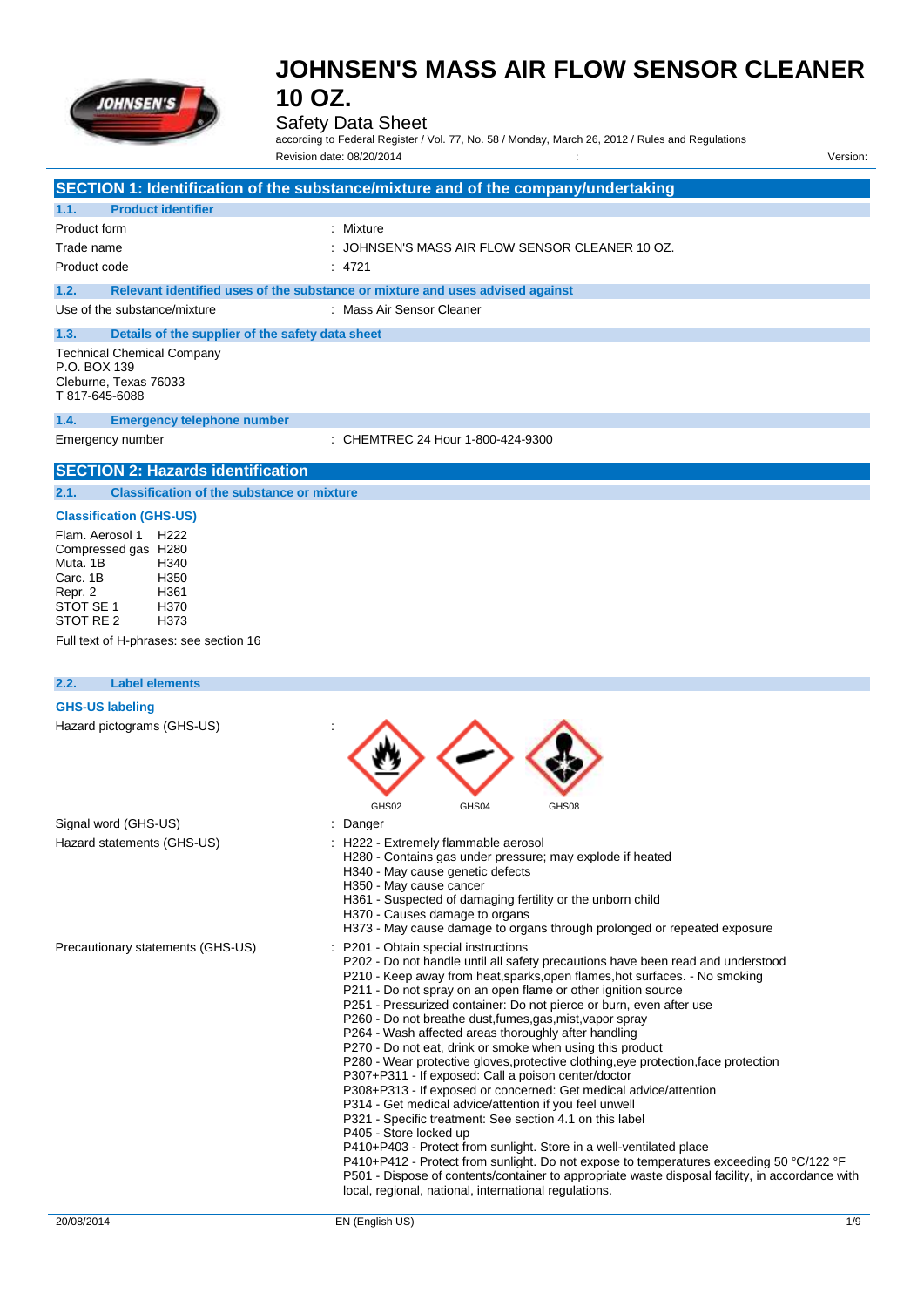Safety Data Sheet

according to Federal Register / Vol. 77, No. 58 / Monday, March 26, 2012 / Rules and Regulations

#### **2.3. Other hazards**

Other hazards not contributing to the

: Contains gas under pressure; may explode if heated.

#### classification **2.4. Unknown acute toxicity (GHS-US)**

#### No data available

#### **SECTION 3: Composition/information on ingredients**

#### **3.1. Substance**

Not applicable

### **3.2. Mixture**

| <b>Name</b>                               | <b>Product identifier</b> | %               | <b>Classification (GHS-US)</b>                                                                                                                      |
|-------------------------------------------|---------------------------|-----------------|-----------------------------------------------------------------------------------------------------------------------------------------------------|
| Naphtha (petroleum), hydrotreated light,  | (CAS No) 64742-49-0       | 73.04 - 91.3    | Muta. 1B, H340<br>Carc. 1B, H350<br>Asp. Tox. 1, H304                                                                                               |
| carbon dioxide, liquefied, under pressure | (CAS No) 124-38-9         | $1 - 5$         | Compressed gas, H280                                                                                                                                |
| n-hexane                                  | (CAS No) 110-54-3         | $0.913 - 4.565$ | Flam. Lig. 2, H225<br>Skin Irrit. 2, H315<br>Repr. 2, H361<br>STOT SE 3, H336<br>STOT RE 2, H373<br>Asp. Tox. 1, H304<br>Aquatic Chronic 2, H411    |
| Methanol                                  | (CAS No) 67-56-1          | $1 - 5$         | Flam. Liq. 2, H225<br>Acute Tox. 3 (Oral), H301<br>Acute Tox. 3 (Dermal), H311<br>Acute Tox. 3 (Inhalation: dust, mist),<br>H331<br>STOT SE 1, H370 |

|             | 525 11011 7. 1 11 31 and 111 casul C3                       |                                                                                                                                                                                                                                                    |
|-------------|-------------------------------------------------------------|----------------------------------------------------------------------------------------------------------------------------------------------------------------------------------------------------------------------------------------------------|
| 4.1.        | <b>Description of first aid measures</b>                    |                                                                                                                                                                                                                                                    |
|             | First-aid measures general                                  | : Never give anything by mouth to an unconscious person. IF exposed or concerned: Get medical<br>advice/attention. Call a POISON CENTER or doctor/physician.                                                                                       |
|             | First-aid measures after inhalation                         | Cough. Remove to fresh air and keep at rest in a position comfortable for breathing.                                                                                                                                                               |
|             | First-aid measures after skin contact                       | Remove affected clothing and wash all exposed skin area with mild soap and water, followed by<br>warm water rinse.                                                                                                                                 |
|             | First-aid measures after eye contact                        | Remove contact lenses, if present and easy to do. Continue rinsing. Rinse cautiously with water<br>for several minutes. Direct contact with the eyes is likely to be irritating. Obtain medical attention<br>if pain, blinking or redness persist. |
|             | First-aid measures after ingestion                          | : Rinse mouth. Do NOT induce vomiting. Obtain emergency medical attention.                                                                                                                                                                         |
| 4.2.        | Most important symptoms and effects, both acute and delayed |                                                                                                                                                                                                                                                    |
|             | Symptoms/injuries                                           | : May cause genetic defects. May cause cancer. Suspected of damaging fertility or the unborn<br>child. Causes damage to organs.                                                                                                                    |
|             | Symptoms/injuries after inhalation                          | Shortness of breath.                                                                                                                                                                                                                               |
| 4.3.        |                                                             | Indication of any immediate medical attention and special treatment needed                                                                                                                                                                         |
|             | No additional information available                         |                                                                                                                                                                                                                                                    |
|             | <b>SECTION 5: Firefighting measures</b>                     |                                                                                                                                                                                                                                                    |
| 5.1.        | <b>Extinguishing media</b>                                  |                                                                                                                                                                                                                                                    |
|             | Suitable extinguishing media                                | : Foam. Dry powder. Carbon dioxide. Water spray. Sand.                                                                                                                                                                                             |
|             | Unsuitable extinguishing media                              | Do not use a heavy water stream.                                                                                                                                                                                                                   |
| 5.2.        | Special hazards arising from the substance or mixture       |                                                                                                                                                                                                                                                    |
| Fire hazard |                                                             | : Extremely flammable aerosol.                                                                                                                                                                                                                     |
|             | <b>Explosion hazard</b>                                     | Heat may build pressure, rupturing closed containers, spreading fire and increasing risk of burns<br>and injuries.                                                                                                                                 |
| 5.3.        | <b>Advice for firefighters</b>                              |                                                                                                                                                                                                                                                    |
|             | Firefighting instructions                                   | Use water spray or fog for cooling exposed containers. Exercise caution when fighting any<br>chemical fire. Prevent fire-fighting water from entering environment. DO NOT fight fire when fire<br>reaches explosives. Evacuate area.               |
|             | Protection during firefighting                              | Do not enter fire area without proper protective equipment, including respiratory protection.                                                                                                                                                      |
|             | Other information                                           | Aerosol level 3.                                                                                                                                                                                                                                   |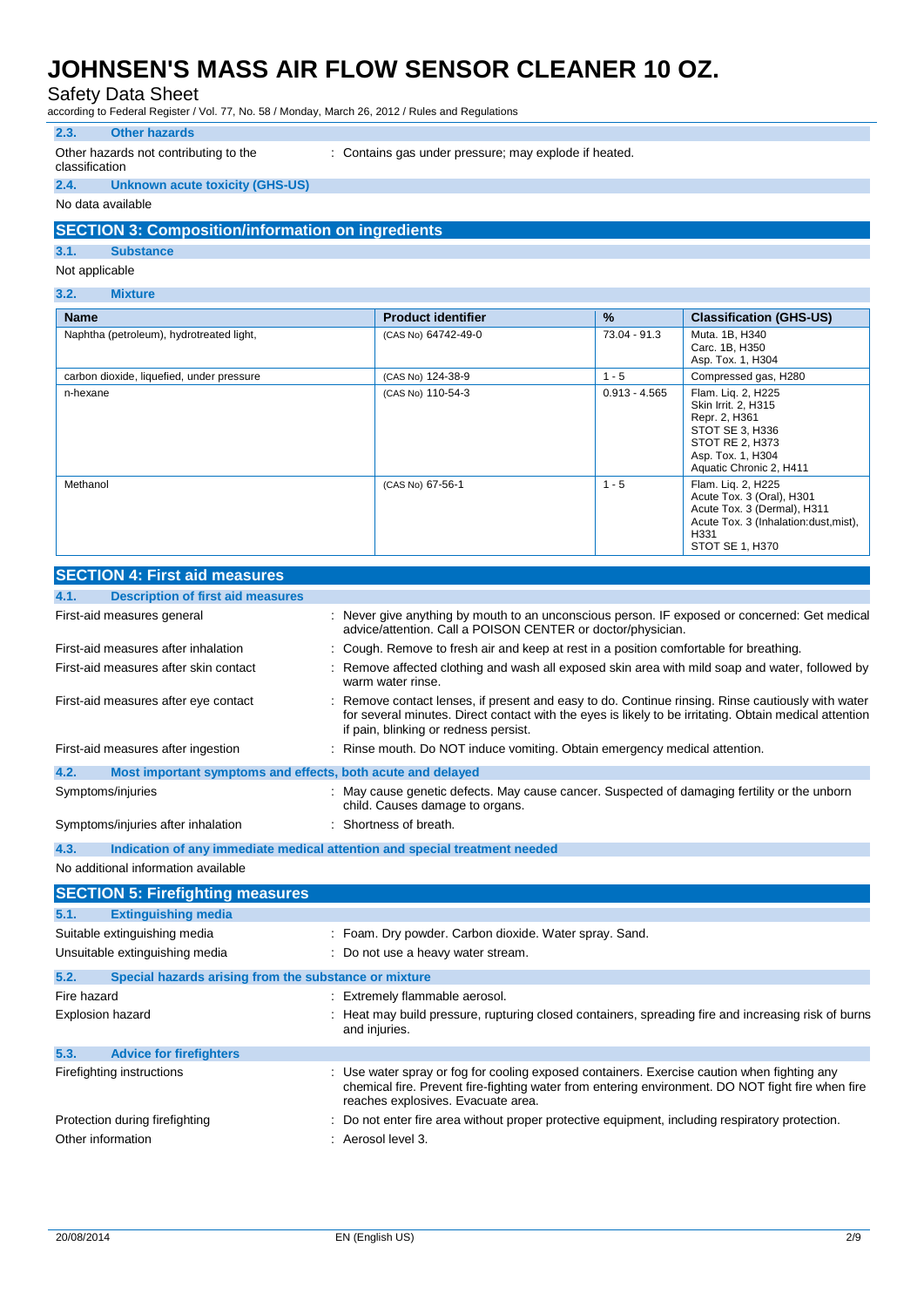Safety Data Sheet

according to Federal Register / Vol. 77, No. 58 / Monday, March 26, 2012 / Rules and Regulations

|              | <b>SECTION 6: Accidental release measures</b>                       |                                                                                                                                                                                                                                                                                                                                                                                                                                                                                                                                         |
|--------------|---------------------------------------------------------------------|-----------------------------------------------------------------------------------------------------------------------------------------------------------------------------------------------------------------------------------------------------------------------------------------------------------------------------------------------------------------------------------------------------------------------------------------------------------------------------------------------------------------------------------------|
| 6.1.         | Personal precautions, protective equipment and emergency procedures |                                                                                                                                                                                                                                                                                                                                                                                                                                                                                                                                         |
|              | General measures                                                    | : No naked lights. No smoking. Isolate from fire, if possible, without unnecessary risk. Remove<br>ignition sources. Use special care to avoid static electric charges.                                                                                                                                                                                                                                                                                                                                                                 |
| 6.1.1.       | For non-emergency personnel                                         |                                                                                                                                                                                                                                                                                                                                                                                                                                                                                                                                         |
|              | Protective equipment                                                | : Gloves. Safety glasses.                                                                                                                                                                                                                                                                                                                                                                                                                                                                                                               |
|              | Emergency procedures                                                | Evacuate unnecessary personnel.                                                                                                                                                                                                                                                                                                                                                                                                                                                                                                         |
| 6.1.2.       | For emergency responders                                            |                                                                                                                                                                                                                                                                                                                                                                                                                                                                                                                                         |
|              | Protective equipment                                                | : Equip cleanup crew with proper protection. Avoid breathing dust,fume,gas,mist,vapor spray.                                                                                                                                                                                                                                                                                                                                                                                                                                            |
|              | Emergency procedures                                                | Ventilate area.                                                                                                                                                                                                                                                                                                                                                                                                                                                                                                                         |
| 6.2.         | <b>Environmental precautions</b>                                    |                                                                                                                                                                                                                                                                                                                                                                                                                                                                                                                                         |
|              |                                                                     | Prevent entry to sewers and public waters. Notify authorities if liquid enters sewers or public waters.                                                                                                                                                                                                                                                                                                                                                                                                                                 |
| 6.3.         | Methods and material for containment and cleaning up                |                                                                                                                                                                                                                                                                                                                                                                                                                                                                                                                                         |
|              | For containment                                                     | : Dam up the liquid spill.                                                                                                                                                                                                                                                                                                                                                                                                                                                                                                              |
|              | Methods for cleaning up                                             | : Store away from other materials.                                                                                                                                                                                                                                                                                                                                                                                                                                                                                                      |
| 6.4.         | <b>Reference to other sections</b>                                  |                                                                                                                                                                                                                                                                                                                                                                                                                                                                                                                                         |
|              | See Heading 8. Exposure controls and personal protection.           |                                                                                                                                                                                                                                                                                                                                                                                                                                                                                                                                         |
|              | <b>SECTION 7: Handling and storage</b>                              |                                                                                                                                                                                                                                                                                                                                                                                                                                                                                                                                         |
| 7.1.         | <b>Precautions for safe handling</b>                                |                                                                                                                                                                                                                                                                                                                                                                                                                                                                                                                                         |
|              | Additional hazards when processed                                   | : Hazardous waste due to potential risk of explosion. Pressurized container: Do not pierce or burn,<br>even after use.                                                                                                                                                                                                                                                                                                                                                                                                                  |
|              | Precautions for safe handling                                       | : Wash hands and other exposed areas with mild soap and water before eating, drinking or<br>smoking and when leaving work. Provide good ventilation in process area to prevent formation of<br>vapor. Do not spray on an open flame or other ignition source. Obtain special instructions . Do<br>not handle until all safety precautions have been read and understood. Eliminate all ignition<br>sources if safe to do so. Avoid breathing dust, fume, gas, mist, vapor spray. Do not breathe<br>dust, fumes, gas, mist, vapor spray. |
|              | Hygiene measures                                                    | : Wash affected areas thoroughly after handling.                                                                                                                                                                                                                                                                                                                                                                                                                                                                                        |
| 7.2.         | Conditions for safe storage, including any incompatibilities        |                                                                                                                                                                                                                                                                                                                                                                                                                                                                                                                                         |
|              | <b>Technical measures</b>                                           | Proper grounding procedures to avoid static electricity should be followed.                                                                                                                                                                                                                                                                                                                                                                                                                                                             |
|              | Storage conditions                                                  | : Keep only in the original container in a cool, well ventilated place away from : Keep container<br>closed when not in use. Do not expose to temperatures exceeding 50 °C/ 122 °F. Keep in<br>fireproof place.                                                                                                                                                                                                                                                                                                                         |
|              | Incompatible products                                               | : Strong bases. Strong acids.                                                                                                                                                                                                                                                                                                                                                                                                                                                                                                           |
|              | Incompatible materials                                              | : Sources of ignition. Direct sunlight. Heat sources.                                                                                                                                                                                                                                                                                                                                                                                                                                                                                   |
| Storage area |                                                                     | : Store in a well-ventilated place.                                                                                                                                                                                                                                                                                                                                                                                                                                                                                                     |
| 7.3.         | Specific end use(s)                                                 |                                                                                                                                                                                                                                                                                                                                                                                                                                                                                                                                         |

Follow Label Directions.

### **SECTION 8: Exposure controls/personal protection**

#### **8.1. Control parameters**

| <b>Methanol (67-56-1)</b>                            |                                     |                         |  |
|------------------------------------------------------|-------------------------------------|-------------------------|--|
| <b>USA ACGIH</b>                                     | ACGIH TWA (mg/m <sup>3</sup> )      | $260$ mg/m <sup>3</sup> |  |
| <b>USA ACGIH</b>                                     | ACGIH TWA (ppm)                     | 200 ppm                 |  |
| <b>USA ACGIH</b>                                     | ACGIH STEL (mg/m <sup>3</sup> )     | $325$ mg/m <sup>3</sup> |  |
| <b>USA ACGIH</b>                                     | ACGIH STEL (ppm)                    | $250$ ppm               |  |
| <b>USA ACGIH</b>                                     | ACGIH Ceiling (ppm)                 | 1000 ppm                |  |
| <b>USA OSHA</b>                                      | OSHA PEL (TWA) (mg/m <sup>3</sup> ) | $260$ mg/m <sup>3</sup> |  |
| <b>USA OSHA</b>                                      | OSHA PEL (TWA) (ppm)                | $200$ ppm               |  |
|                                                      |                                     |                         |  |
| carbon dioxide, liquefied, under pressure (124-38-9) |                                     |                         |  |
| <b>USA ACGIH</b>                                     | ACGIH TWA (mg/m <sup>3</sup> )      | 9000 mg/m <sup>3</sup>  |  |
| <b>USA ACGIH</b>                                     | ACGIH TWA (ppm)                     | 5000 ppm                |  |
| <b>USA ACGIH</b>                                     | ACGIH STEL (mg/m <sup>3</sup> )     | 54000                   |  |

USA ACGIH ACGIH STEL (ppm) 30000 ppm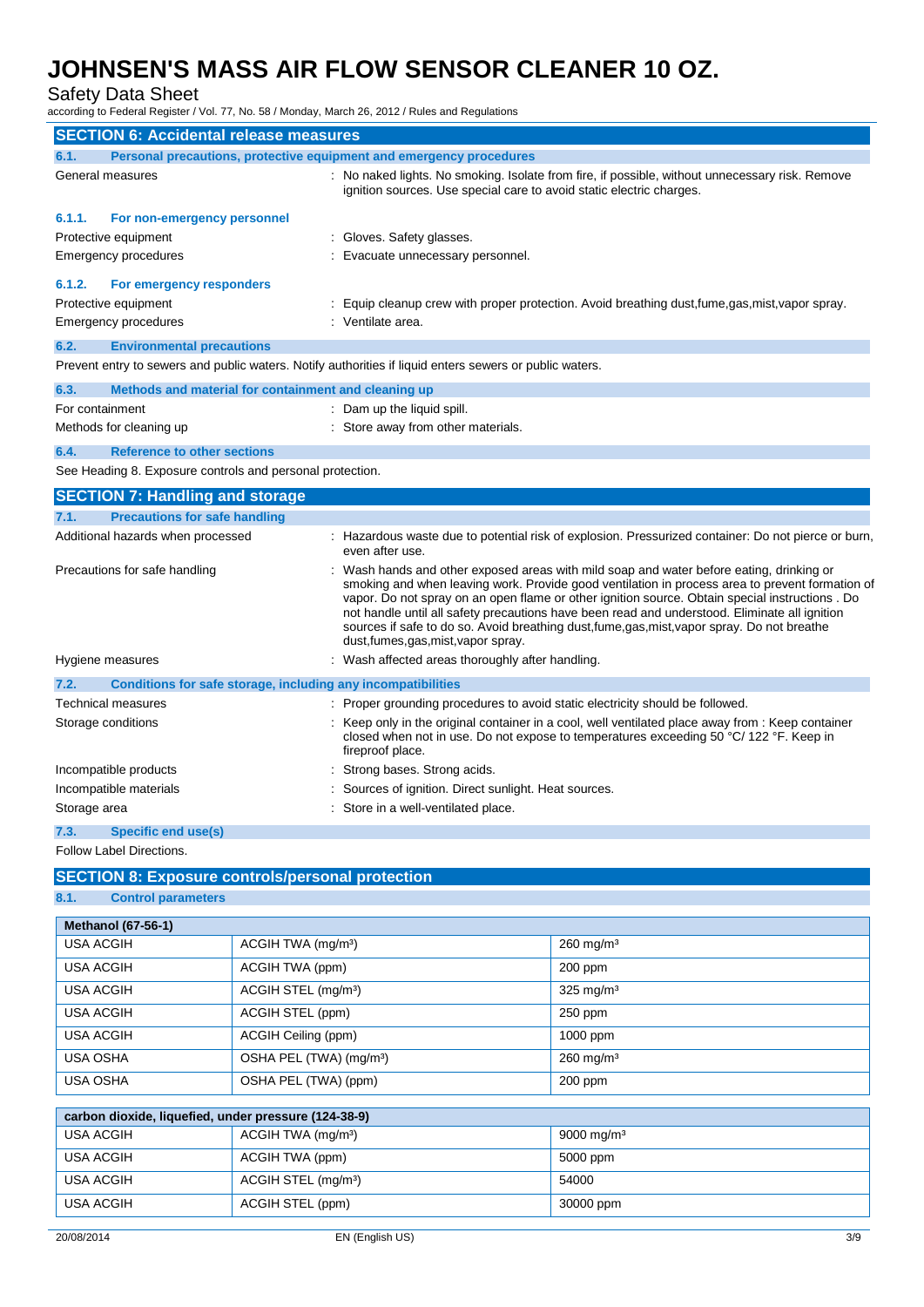### Safety Data Sheet

according to Federal Register / Vol. 77, No. 58 / Monday, March 26, 2012 / Rules and Regulations

| carbon dioxide, liquefied, under pressure (124-38-9) |                                     |                        |  |  |
|------------------------------------------------------|-------------------------------------|------------------------|--|--|
| USA OSHA                                             | OSHA PEL (TWA) (mg/m <sup>3</sup> ) | 9000 mg/m <sup>3</sup> |  |  |
| USA OSHA                                             | OSHA PEL (TWA) (ppm)                | 5000 ppm               |  |  |

## **8.2. Exposure controls**

- Appropriate engineering controls : Local exhaust venilation, vent hoods.
- Personal protective equipment : Gloves. Safety glasses. Avoid all unnecessary exposure.



| Hand protection          | : Wear protective gloves.                                                                                   |
|--------------------------|-------------------------------------------------------------------------------------------------------------|
| Eye protection           | : Chemical goggles or safety glasses.                                                                       |
| Skin and body protection | Wear suitable protective clothing.                                                                          |
| Respiratory protection   | : Where exposure through inhalation may occur from use, respiratory protection equipment is<br>recommended. |
| Other information        | : Do not eat, drink or smoke during use.                                                                    |

#### **SECTION 9: Physical and chemical properties**

| Information on basic physical and chemical properties<br>9.1. |                                    |
|---------------------------------------------------------------|------------------------------------|
| Physical state                                                | Gas                                |
| Appearance                                                    | Clear, colorless liquid.           |
| Color                                                         | Colorless.                         |
| Odor                                                          | Solvent-like odour. strong. Sweet. |
| Odor threshold                                                | No data available                  |
| pH                                                            | No data available                  |
| Relative evaporation rate (butyl acetate=1)                   | No data available                  |
| Melting point                                                 | No data available                  |
| Freezing point                                                | No data available                  |
| Boiling point                                                 | 58 - 64 °C (Lowest Component)      |
| Flash point                                                   | -17 °C (Lowest Component)          |
| Auto-ignition temperature                                     | No data available                  |
| Decomposition temperature                                     | No data available                  |
| Flammability (solid, gas)                                     | No data available                  |
| Vapor pressure                                                | No data available                  |
| Relative vapor density at 20 °C                               | No data available                  |
| Relative density                                              | 0.667                              |
| Solubility                                                    | Insoluble in water.                |
| Log Pow                                                       | No data available                  |
| Log Kow                                                       | No data available                  |
| Viscosity, kinematic                                          | $< 10$ cSt                         |
| Viscosity, dynamic                                            | No data available                  |
| <b>Explosive properties</b>                                   | No data available                  |
| Oxidizing properties                                          | No data available                  |
| <b>Explosive limits</b>                                       | No data available                  |
| <b>Other information</b><br>9.2.                              |                                    |
| VOC content                                                   | $QF_1 \, 1 \, 0$                   |

| VOC content | $: 95.1 \%$                                                                              |                                                                                                                                              |
|-------------|------------------------------------------------------------------------------------------|----------------------------------------------------------------------------------------------------------------------------------------------|
|             | <b>SECTION 10: Stability and reactivity</b>                                              |                                                                                                                                              |
| 10.1.       | <b>Reactivity</b>                                                                        |                                                                                                                                              |
|             | No additional information available                                                      |                                                                                                                                              |
| 10.2.       | <b>Chemical stability</b>                                                                |                                                                                                                                              |
|             | sources of ignition.                                                                     | Extremely flammable aerosol. Contains gas under pressure; may explode if heated. Extreme risk of explosion by shock, friction, fire or other |
|             | $\mathcal{A} \bullet \bullet$ in the set of the set of $\mathcal{A} \bullet \mathcal{A}$ |                                                                                                                                              |

#### **10.3. Possibility of hazardous reactions**

Not established.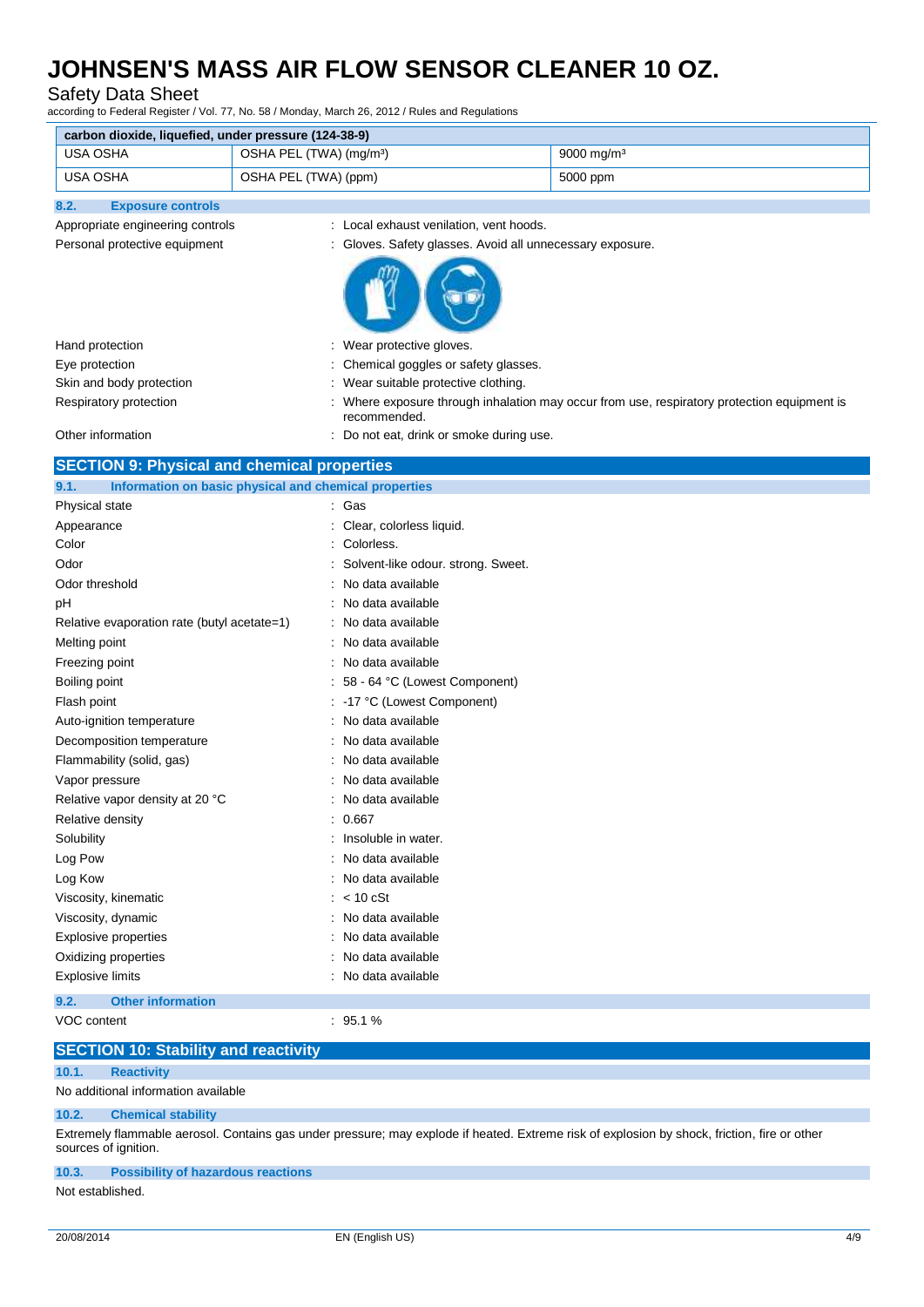### Safety Data Sheet

according to Federal Register / Vol. 77, No. 58 / Monday, March 26, 2012 / Rules and Regulations

#### **10.4. Conditions to avoid**

Direct sunlight. Extremely high or low temperatures. Heat. Sparks. Open flame. Overheating.

### **10.5. Incompatible materials**

#### Strong acids. Strong bases.

**10.6. Hazardous decomposition products**

Toxic fume. . Carbon monoxide. Carbon dioxide.

#### **SECTION 11: Toxicological information**

**11.1. Information on toxicological effects**

| Acute toxicity |
|----------------|
|                |

: Not classified

| <b>Methanol (67-56-1)</b>                              |                                                                                                                                         |
|--------------------------------------------------------|-----------------------------------------------------------------------------------------------------------------------------------------|
| LD50 oral rat                                          | $>= 2528$ mg/kg body weight application as 50% aqueous solution                                                                         |
| LD50 dermal rabbit                                     | 17100 mg/kg corresponding to 20 ml/kg bw according to the authors                                                                       |
| LC50 inhalation rat (mg/l)                             | 128.2 mg/l/4h Air                                                                                                                       |
| Skin corrosion/irritation                              | Not classified                                                                                                                          |
| Serious eye damage/irritation                          | Not classified                                                                                                                          |
| Respiratory or skin sensitization                      | Not classified                                                                                                                          |
| Germ cell mutagenicity                                 | May cause genetic defects.                                                                                                              |
| Carcinogenicity                                        | May cause cancer.                                                                                                                       |
| Reproductive toxicity                                  | Suspected of damaging fertility or the unborn child.                                                                                    |
| Specific target organ toxicity (single exposure)       | : Causes damage to organs.                                                                                                              |
| Specific target organ toxicity (repeated<br>exposure)  | May cause damage to organs through prolonged or repeated exposure. May cause damage to<br>organs through prolonged or repeated exposure |
| Aspiration hazard                                      | Not classified                                                                                                                          |
| Potential Adverse human health effects and<br>symptoms | Based on available data, the classification criteria are not met.                                                                       |
| Symptoms/injuries after inhalation                     | Shortness of breath.                                                                                                                    |

### **SECTION 12: Ecological information**

**12.1. Toxicity**

| <b>Methanol (67-56-1)</b>                                                                                                                                                                                                                                                                                                                                                                                                     |                                                                     |  |
|-------------------------------------------------------------------------------------------------------------------------------------------------------------------------------------------------------------------------------------------------------------------------------------------------------------------------------------------------------------------------------------------------------------------------------|---------------------------------------------------------------------|--|
| LC50 fish 1                                                                                                                                                                                                                                                                                                                                                                                                                   | 15400 mg/l (96 h; Lepomis macrochirus; Lethal)                      |  |
| EC50 Daphnia 1                                                                                                                                                                                                                                                                                                                                                                                                                | > 10000 mg/l (48 h; Daphnia magna; Lethal)                          |  |
| LC50 fish 2                                                                                                                                                                                                                                                                                                                                                                                                                   | 10800 mg/l 96 h; Salmo gairdneri (Oncorhynchus mykiss)              |  |
| EC50 Daphnia 2                                                                                                                                                                                                                                                                                                                                                                                                                | 24500 mg/l (48 h; Daphnia magna)                                    |  |
| Threshold limit other aquatic organisms 1                                                                                                                                                                                                                                                                                                                                                                                     | 6600 mg/l (16 h; Pseudomonas putida)                                |  |
| Threshold limit algae 1                                                                                                                                                                                                                                                                                                                                                                                                       | 530 mg/l (192 h; Microcystis aeruginosa)                            |  |
| Threshold limit algae 2                                                                                                                                                                                                                                                                                                                                                                                                       | 8000 mg/l (168 h; Scenedesmus quadricauda)                          |  |
| carbon dioxide, liquefied, under pressure (124-38-9)                                                                                                                                                                                                                                                                                                                                                                          |                                                                     |  |
| LC50 fish 1                                                                                                                                                                                                                                                                                                                                                                                                                   | 35 mg/l (96 h; Salmo gairdneri (Oncorhynchus mykiss); Lethal)       |  |
| LC50 fish 2                                                                                                                                                                                                                                                                                                                                                                                                                   | 60 - 240 mg/l (12 h; Salmo gairdneri (Oncorhynchus mykiss); Lethal) |  |
| 12.2.<br><b>Persistence and degradability</b>                                                                                                                                                                                                                                                                                                                                                                                 |                                                                     |  |
| JOHNSEN'S MASS AIR FLOW SENSOR CLEANER 10 OZ.                                                                                                                                                                                                                                                                                                                                                                                 |                                                                     |  |
| Persistence and degradability                                                                                                                                                                                                                                                                                                                                                                                                 | Not established.                                                    |  |
| n-hexane (110-54-3)                                                                                                                                                                                                                                                                                                                                                                                                           |                                                                     |  |
| Persistence and degradability                                                                                                                                                                                                                                                                                                                                                                                                 | May cause long-term adverse effects in the environment.             |  |
| Naphtha (petroleum), hydrotreated light, Low boiling point hydrogen treated naphtha, [A complex combination of hydrocarbons<br>obtained by treating a petroleum fraction with hydrogen in the presence of a catalyst. It consists of hydrocarbons having carbon<br>numbers predominantly in the range of C4 through C11 and boiling in the range of approximately minus 20°C to 190°C (-4°F to 374°F).]<br>$(64742 - 49 - 0)$ |                                                                     |  |
| Persistence and degradability                                                                                                                                                                                                                                                                                                                                                                                                 | Not established.                                                    |  |
| <b>Methanol (67-56-1)</b>                                                                                                                                                                                                                                                                                                                                                                                                     |                                                                     |  |
| Persistence and degradability                                                                                                                                                                                                                                                                                                                                                                                                 | Readily biodegradable in water. Biodegradable in the soil.          |  |
| Biochemical oxygen demand (BOD)                                                                                                                                                                                                                                                                                                                                                                                               | 0.6 - 1.12 g $O2$ /g substance                                      |  |
| Chemical oxygen demand (COD)                                                                                                                                                                                                                                                                                                                                                                                                  | 1.42 $qO2$ /g substance                                             |  |
| 20/08/2014                                                                                                                                                                                                                                                                                                                                                                                                                    | EN (English US)<br>5/9                                              |  |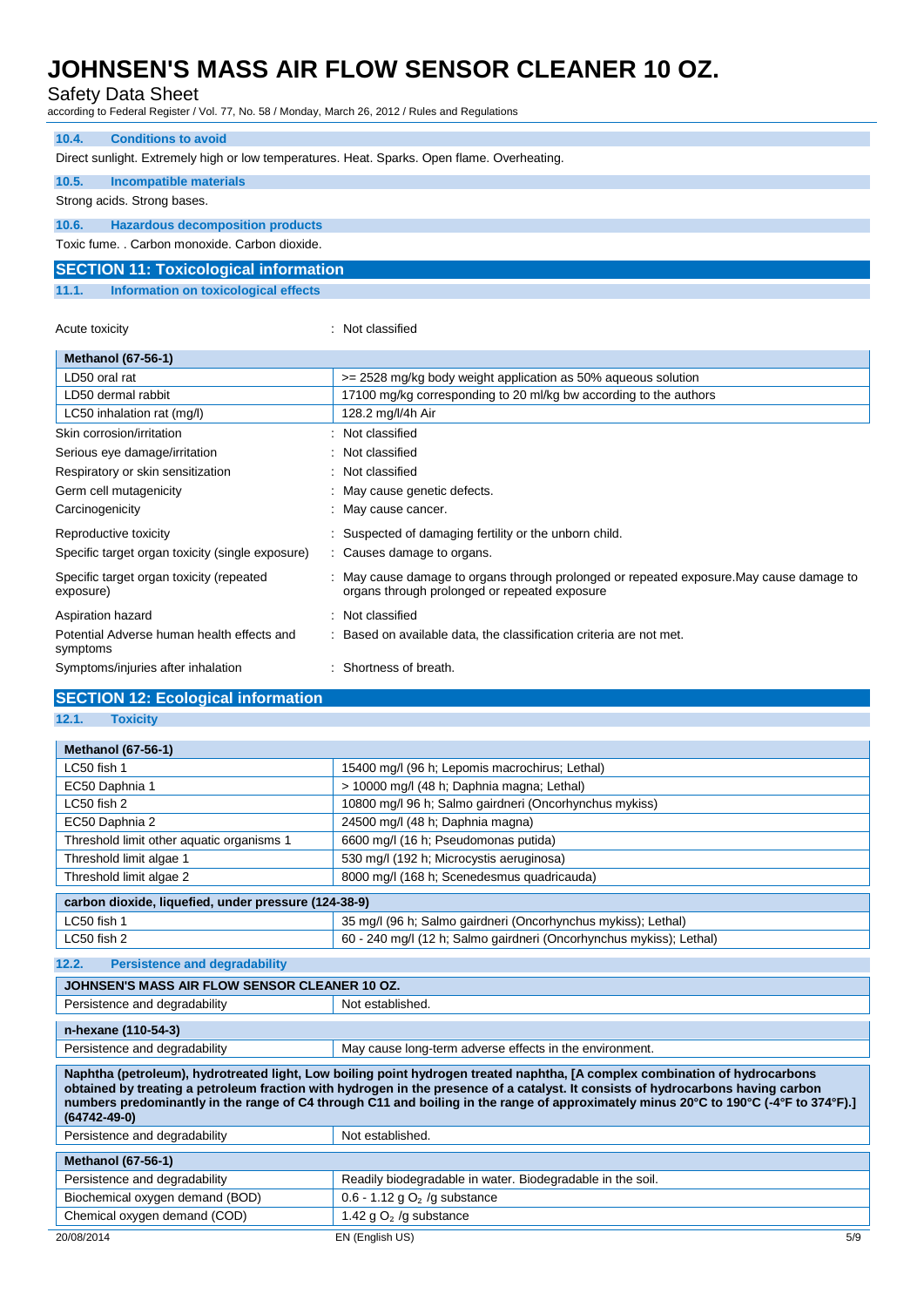### Safety Data Sheet

according to Federal Register / Vol. 77, No. 58 / Monday, March 26, 2012 / Rules and Regulations

| <b>Methanol (67-56-1)</b>                                                                                                                                                                                                                                                                                                                                                                                                     |                                                                                                                                                                                                                                                                                             |  |  |  |
|-------------------------------------------------------------------------------------------------------------------------------------------------------------------------------------------------------------------------------------------------------------------------------------------------------------------------------------------------------------------------------------------------------------------------------|---------------------------------------------------------------------------------------------------------------------------------------------------------------------------------------------------------------------------------------------------------------------------------------------|--|--|--|
| <b>ThOD</b>                                                                                                                                                                                                                                                                                                                                                                                                                   | 1.5 g $O_2$ /g substance<br>0.8 % ThOD                                                                                                                                                                                                                                                      |  |  |  |
| BOD (% of ThOD)                                                                                                                                                                                                                                                                                                                                                                                                               |                                                                                                                                                                                                                                                                                             |  |  |  |
| carbon dioxide, liquefied, under pressure (124-38-9)                                                                                                                                                                                                                                                                                                                                                                          |                                                                                                                                                                                                                                                                                             |  |  |  |
| Persistence and degradability                                                                                                                                                                                                                                                                                                                                                                                                 | Biodegradability: not applicable. No (test)data on mobility of the substance available.                                                                                                                                                                                                     |  |  |  |
| Biochemical oxygen demand (BOD)                                                                                                                                                                                                                                                                                                                                                                                               | Not applicable                                                                                                                                                                                                                                                                              |  |  |  |
| Chemical oxygen demand (COD)                                                                                                                                                                                                                                                                                                                                                                                                  | Not applicable                                                                                                                                                                                                                                                                              |  |  |  |
| ThOD                                                                                                                                                                                                                                                                                                                                                                                                                          | Not applicable                                                                                                                                                                                                                                                                              |  |  |  |
| BOD (% of ThOD)                                                                                                                                                                                                                                                                                                                                                                                                               | Not applicable                                                                                                                                                                                                                                                                              |  |  |  |
| 12.3.<br><b>Bioaccumulative potential</b>                                                                                                                                                                                                                                                                                                                                                                                     |                                                                                                                                                                                                                                                                                             |  |  |  |
| JOHNSEN'S MASS AIR FLOW SENSOR CLEANER 10 OZ.                                                                                                                                                                                                                                                                                                                                                                                 |                                                                                                                                                                                                                                                                                             |  |  |  |
| Bioaccumulative potential                                                                                                                                                                                                                                                                                                                                                                                                     | Not established.                                                                                                                                                                                                                                                                            |  |  |  |
| n-hexane (110-54-3)                                                                                                                                                                                                                                                                                                                                                                                                           |                                                                                                                                                                                                                                                                                             |  |  |  |
| Bioaccumulative potential                                                                                                                                                                                                                                                                                                                                                                                                     | Not established.                                                                                                                                                                                                                                                                            |  |  |  |
|                                                                                                                                                                                                                                                                                                                                                                                                                               |                                                                                                                                                                                                                                                                                             |  |  |  |
| Naphtha (petroleum), hydrotreated light, Low boiling point hydrogen treated naphtha, [A complex combination of hydrocarbons<br>obtained by treating a petroleum fraction with hydrogen in the presence of a catalyst. It consists of hydrocarbons having carbon<br>numbers predominantly in the range of C4 through C11 and boiling in the range of approximately minus 20°C to 190°C (-4°F to 374°F).]<br>$(64742 - 49 - 0)$ |                                                                                                                                                                                                                                                                                             |  |  |  |
| Bioaccumulative potential                                                                                                                                                                                                                                                                                                                                                                                                     | Not established.                                                                                                                                                                                                                                                                            |  |  |  |
| <b>Methanol (67-56-1)</b>                                                                                                                                                                                                                                                                                                                                                                                                     |                                                                                                                                                                                                                                                                                             |  |  |  |
| BCF fish 1                                                                                                                                                                                                                                                                                                                                                                                                                    | < 10 (Leuciscus idus)                                                                                                                                                                                                                                                                       |  |  |  |
| Log Pow                                                                                                                                                                                                                                                                                                                                                                                                                       | -0.77 (Experimental value; Other)                                                                                                                                                                                                                                                           |  |  |  |
| Bioaccumulative potential                                                                                                                                                                                                                                                                                                                                                                                                     | Low potential for bioaccumulation (BCF $<$ 500).                                                                                                                                                                                                                                            |  |  |  |
| carbon dioxide, liquefied, under pressure (124-38-9)                                                                                                                                                                                                                                                                                                                                                                          |                                                                                                                                                                                                                                                                                             |  |  |  |
| Log Pow                                                                                                                                                                                                                                                                                                                                                                                                                       | 0.83 (Experimental value)                                                                                                                                                                                                                                                                   |  |  |  |
| Bioaccumulative potential                                                                                                                                                                                                                                                                                                                                                                                                     | Low potential for bioaccumulation (Log Kow $<$ 4).                                                                                                                                                                                                                                          |  |  |  |
|                                                                                                                                                                                                                                                                                                                                                                                                                               |                                                                                                                                                                                                                                                                                             |  |  |  |
| 12.4.<br><b>Mobility in soil</b>                                                                                                                                                                                                                                                                                                                                                                                              |                                                                                                                                                                                                                                                                                             |  |  |  |
| <b>Methanol (67-56-1)</b>                                                                                                                                                                                                                                                                                                                                                                                                     |                                                                                                                                                                                                                                                                                             |  |  |  |
| Surface tension                                                                                                                                                                                                                                                                                                                                                                                                               | 0.023 N/m (20 $°C$ )                                                                                                                                                                                                                                                                        |  |  |  |
|                                                                                                                                                                                                                                                                                                                                                                                                                               |                                                                                                                                                                                                                                                                                             |  |  |  |
| 12.5.<br><b>Other adverse effects</b>                                                                                                                                                                                                                                                                                                                                                                                         |                                                                                                                                                                                                                                                                                             |  |  |  |
| Other information                                                                                                                                                                                                                                                                                                                                                                                                             | : Avoid release to the environment.                                                                                                                                                                                                                                                         |  |  |  |
| <b>SECTION 13: Disposal considerations</b>                                                                                                                                                                                                                                                                                                                                                                                    |                                                                                                                                                                                                                                                                                             |  |  |  |
| 13.1.<br><b>Waste treatment methods</b>                                                                                                                                                                                                                                                                                                                                                                                       |                                                                                                                                                                                                                                                                                             |  |  |  |
| Waste disposal recommendations                                                                                                                                                                                                                                                                                                                                                                                                | Dispose in a safe manner in accordance with local/national regulations. Container under<br>pressure. Do not drill or burn even after use. Dispose of contents/container to appropriate waste<br>disposal facility, in accordance with local, regional, national, international regulations. |  |  |  |
| Additional information                                                                                                                                                                                                                                                                                                                                                                                                        | Flammable vapors may accumulate in the container.                                                                                                                                                                                                                                           |  |  |  |
| Ecology - waste materials                                                                                                                                                                                                                                                                                                                                                                                                     | : Avoid release to the environment.                                                                                                                                                                                                                                                         |  |  |  |
| <b>SECTION 14: Transport information</b>                                                                                                                                                                                                                                                                                                                                                                                      |                                                                                                                                                                                                                                                                                             |  |  |  |
| In accordance with ADR / RID / IMDG / IATA / ADN                                                                                                                                                                                                                                                                                                                                                                              |                                                                                                                                                                                                                                                                                             |  |  |  |
|                                                                                                                                                                                                                                                                                                                                                                                                                               |                                                                                                                                                                                                                                                                                             |  |  |  |
| US DOT (ground):<br>UN1950, Aerosols, 2.1, Limited Quantity                                                                                                                                                                                                                                                                                                                                                                   |                                                                                                                                                                                                                                                                                             |  |  |  |
| ICAO/IATA (air):<br>UN1950, Aerosols, 2.1, Limited Quantity                                                                                                                                                                                                                                                                                                                                                                   |                                                                                                                                                                                                                                                                                             |  |  |  |
| IMO/IMDG (water):<br>UN1950, Aerosols, 2.1, Limited Quantity                                                                                                                                                                                                                                                                                                                                                                  |                                                                                                                                                                                                                                                                                             |  |  |  |
| Special Provisions:                                                                                                                                                                                                                                                                                                                                                                                                           | N82 - See 173.306 of this subchapter for classification criteria for flammable aerosols.                                                                                                                                                                                                    |  |  |  |
| <b>IIN proper shinning name</b>                                                                                                                                                                                                                                                                                                                                                                                               |                                                                                                                                                                                                                                                                                             |  |  |  |

| $\mathbf{r}$ . On proper simpling name               |                                                             |
|------------------------------------------------------|-------------------------------------------------------------|
| DOT Proper Shipping Name                             | : Aerosols                                                  |
|                                                      | flammable, (each not exceeding 1 L capacity)                |
| Department of Transportation (DOT) Hazard<br>Classes | $\therefore$ 2.1 - Class 2.1 - Flammable gas 49 CFR 173.115 |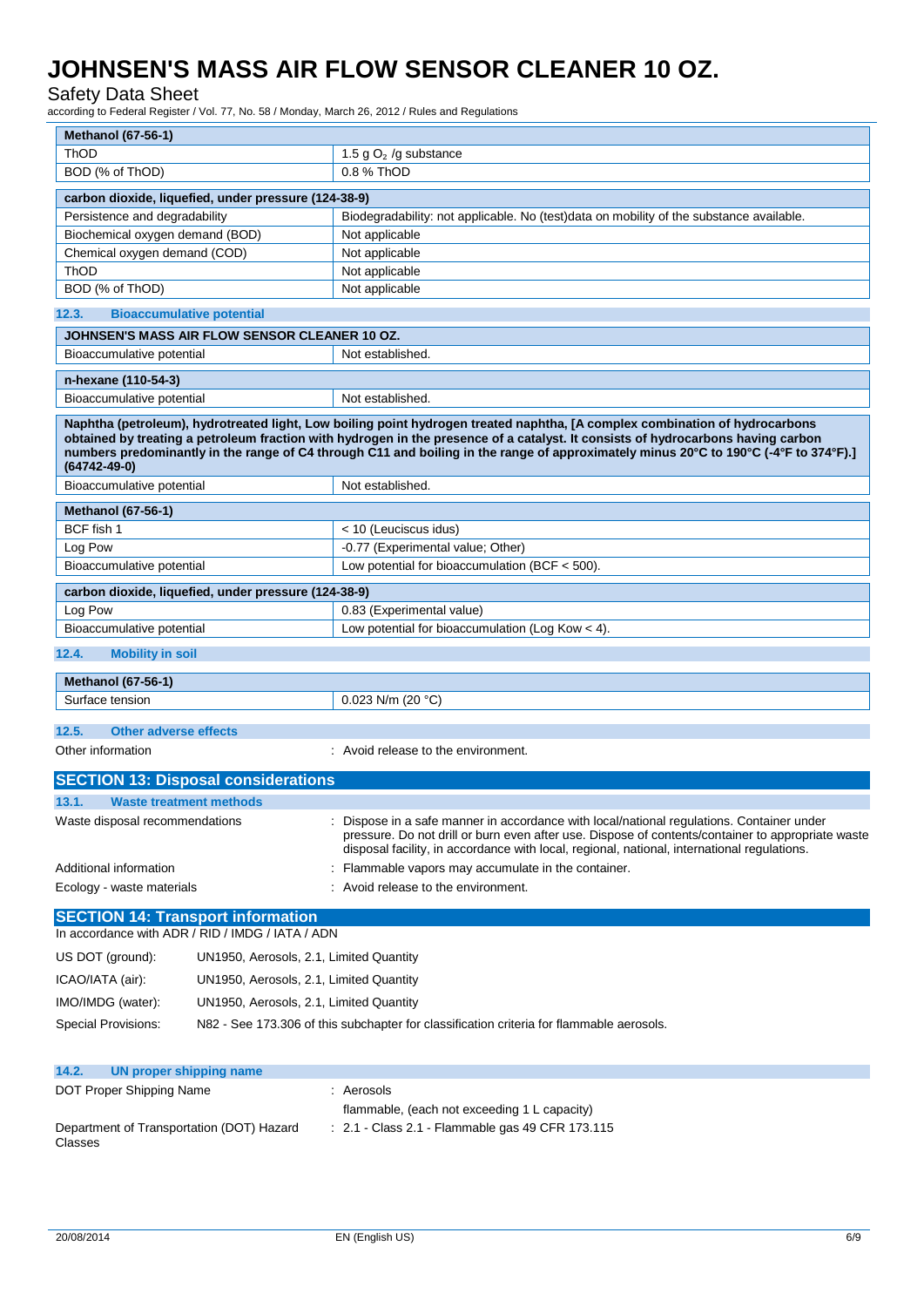Safety Data Sheet

according to Federal Register / Vol. 77, No. 58 / Monday, March 26, 2012 / Rules and Regulations

| Hazard labels (DOT)                                                            | : 2.1 - Flammable gas                                                                                                                                                                   |
|--------------------------------------------------------------------------------|-----------------------------------------------------------------------------------------------------------------------------------------------------------------------------------------|
|                                                                                |                                                                                                                                                                                         |
|                                                                                |                                                                                                                                                                                         |
| DOT Special Provisions (49 CFR 172.102)                                        | : N82 - See 173.306 of this subchapter for classification criteria for flammable aerosols.                                                                                              |
| DOT Packaging Exceptions (49 CFR 173.xxx)                                      | : 306                                                                                                                                                                                   |
| DOT Packaging Non Bulk (49 CFR 173.xxx)<br>DOT Packaging Bulk (49 CFR 173.xxx) | : None<br>: None                                                                                                                                                                        |
| 14.3. Additional information                                                   |                                                                                                                                                                                         |
| Other information                                                              | : No supplementary information available.                                                                                                                                               |
|                                                                                |                                                                                                                                                                                         |
| <b>Overland transport</b>                                                      |                                                                                                                                                                                         |
| No additional information available                                            |                                                                                                                                                                                         |
| <b>Transport by sea</b>                                                        |                                                                                                                                                                                         |
| DOT Vessel Stowage Location                                                    | : A - The material may be stowed "on deck" or "under deck" on a cargo vessel and on a<br>passenger vessel.                                                                              |
| DOT Vessel Stowage Other                                                       | : 48 - Stow "away from" sources of heat, 87 - Stow "separated from" Class 1 (explosives) except<br>Division 14,126 - Segregation same as for Class 9, miscellaneous hazardous materials |
| <b>Air transport</b>                                                           |                                                                                                                                                                                         |
| DOT Quantity Limitations Passenger aircraft/rail : 75 kg<br>(49 CFR 173.27)    |                                                                                                                                                                                         |
| DOT Quantity Limitations Cargo aircraft only (49 : 150 kg<br>CFR 175.75)       |                                                                                                                                                                                         |
| <b>SECTION 15: Regulatory information</b>                                      |                                                                                                                                                                                         |
| 15.1. US Federal regulations                                                   |                                                                                                                                                                                         |
| JOHNSEN'S MASS AIR FLOW SENSOR CLEANER 10 OZ.                                  |                                                                                                                                                                                         |
| SARA Section 311/312 Hazard Classes                                            | Delayed (chronic) health hazard<br>Fire hazard                                                                                                                                          |
|                                                                                | Sudden release of pressure hazard                                                                                                                                                       |
|                                                                                | Immediate (acute) health hazard                                                                                                                                                         |

|                                                                                                                       | Immediate (acute) health hazard                                                   |  |
|-----------------------------------------------------------------------------------------------------------------------|-----------------------------------------------------------------------------------|--|
| <b>Methanol (67-56-1)</b>                                                                                             |                                                                                   |  |
| Listed on United States SARA Section 313<br>Listed on the United States TSCA (Toxic Substances Control Act) inventory |                                                                                   |  |
| SARA Section 311/312 Hazard Classes                                                                                   | Immediate (acute) health hazard<br>Delayed (chronic) health hazard<br>Fire hazard |  |

#### **15.2. International regulations**

**CANADA**

| JOHNSEN'S MASS AIR FLOW SENSOR CLEANER 10 OZ. |                                                                                                                                                                                                                                                                                                               |  |
|-----------------------------------------------|---------------------------------------------------------------------------------------------------------------------------------------------------------------------------------------------------------------------------------------------------------------------------------------------------------------|--|
| <b>WHMIS Classification</b>                   | Class B Division 5 - Flammable Aerosol                                                                                                                                                                                                                                                                        |  |
| <b>Methanol (67-56-1)</b>                     |                                                                                                                                                                                                                                                                                                               |  |
| <b>WHMIS Classification</b>                   | Class B Division 2 - Flammable Liquid<br>Class D Division 1 Subdivision B - Toxic material causing immediate and serious toxic effects<br>Class D Division 2 Subdivision A - Very toxic material causing other toxic effects<br>Class D Division 2 Subdivision B - Toxic material causing other toxic effects |  |

#### **EU-Regulations**

No additional information available

#### **Classification according to Regulation (EC) No. 1272/2008 [CLP]**

#### **Classification according to Directive 67/548/EEC or 1999/45/EC**

Carc.Cat.2; R45 Muta.Cat.2; R46 Repr.Cat.3; R62 F; R11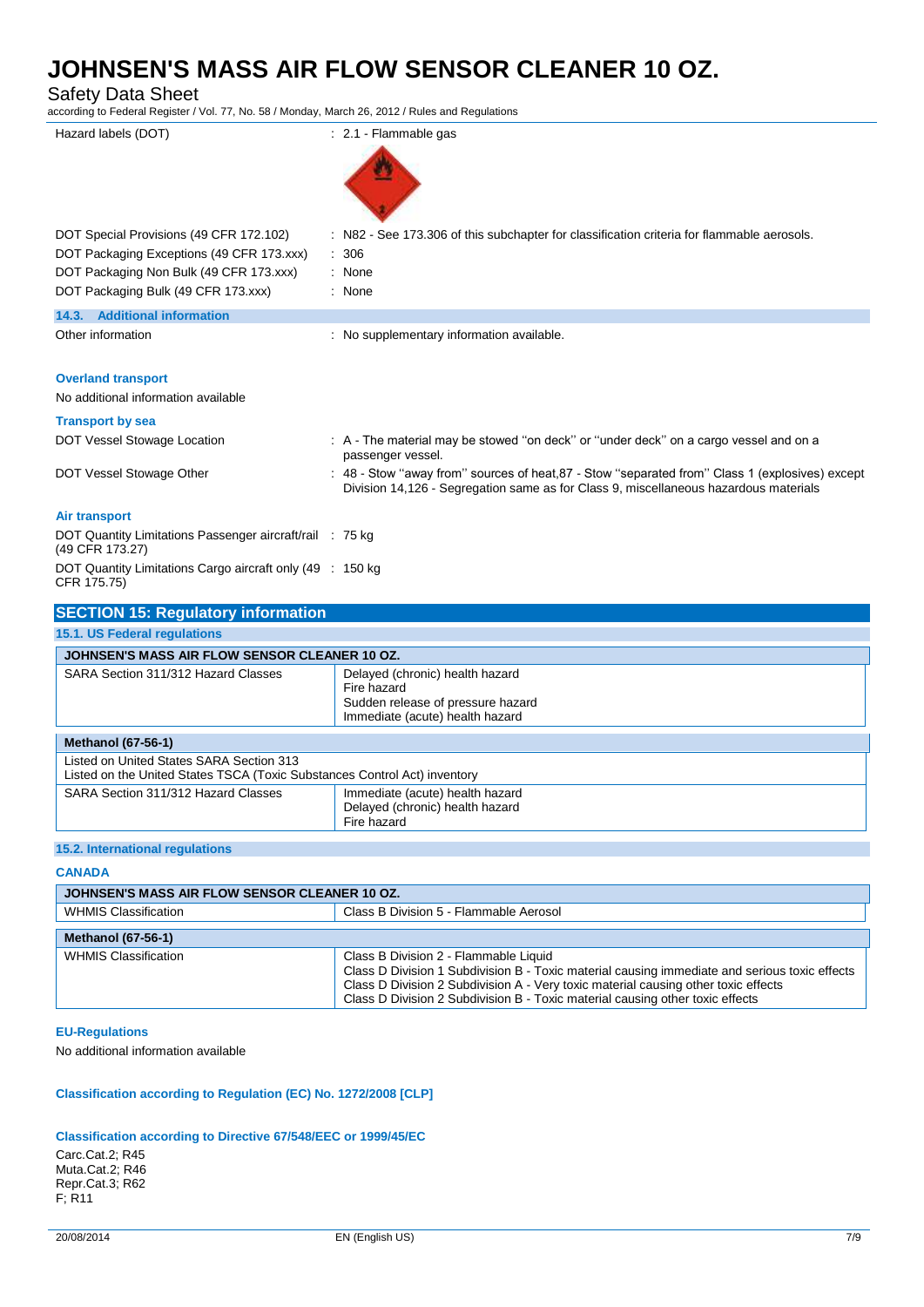#### Safety Data Sheet

according to Federal Register / Vol. 77, No. 58 / Monday, March 26, 2012 / Rules and Regulations

Xn; R20/21/22 Xn; R68/20/21/22

Full text of R-phrases: see section 16

### **15.2.2. National regulations**

No additional information available

#### **15.3. US State regulations**

No additional information available

| Acute toxicity (dermal) Category 3                                   |
|----------------------------------------------------------------------|
| Acute toxicity (inhalation:dust, mist) Category 3                    |
| Acute toxicity (oral) Category 3                                     |
| Hazardous to the aquatic environment - Chronic Hazard Category 2     |
| <b>Aspiration hazard Category 1</b>                                  |
| Carcinogenicity Category 1B                                          |
| Gases under pressure Compressed gas                                  |
| Flammable aerosol Category 1                                         |
| Flammable liquids Category 2                                         |
| Germ cell mutagenicity Category 1B                                   |
| <b>Reproductive toxicity Category 2</b>                              |
| Skin corrosion/irritation Category 2                                 |
| Specific target organ toxicity (repeated exposure) Category 2        |
| Specific target organ toxicity (single exposure) Category 1          |
| Specific target organ toxicity (single exposure) Category 3          |
| Extremely flammable aerosol                                          |
| Highly flammable liquid and vapor                                    |
| Contains gas under pressure; may explode if heated                   |
| Toxic if swallowed                                                   |
| May be fatal if swallowed and enters airways                         |
| Toxic in contact with skin                                           |
| Causes skin irritation                                               |
| Toxic if inhaled                                                     |
| May cause drowsiness or dizziness                                    |
| May cause genetic defects                                            |
| May cause cancer                                                     |
| Suspected of damaging fertility or the unborn child                  |
| Causes damage to organs                                              |
| May cause damage to organs through prolonged or repeated<br>exposure |
| Toxic to aquatic life with long lasting effects                      |
|                                                                      |

| NFPA health hazard         | : 2 - Intense or continued exposure could cause temporary<br>incapacitation or possible residual injury unless prompt<br>medical attention is given. |  |
|----------------------------|------------------------------------------------------------------------------------------------------------------------------------------------------|--|
| NFPA fire hazard           | : 3 - Liquids and solids that can be ignited under almost all<br>ambient conditions.                                                                 |  |
| NFPA reactivity            | : 0 - Normally stable, even under fire exposure conditions,<br>and are not reactive with water.                                                      |  |
| <b>HMIS III Rating</b>     |                                                                                                                                                      |  |
| Health                     | : 2 Moderate Hazard - Temporary or minor injury may occur                                                                                            |  |
| Flammability               | : 3 Serious Hazard                                                                                                                                   |  |
| Physical                   | : 1 Slight Hazard                                                                                                                                    |  |
| <b>Personal Protection</b> | : B                                                                                                                                                  |  |

SDS US (GHS HazCom 2012) - Technical Chemical